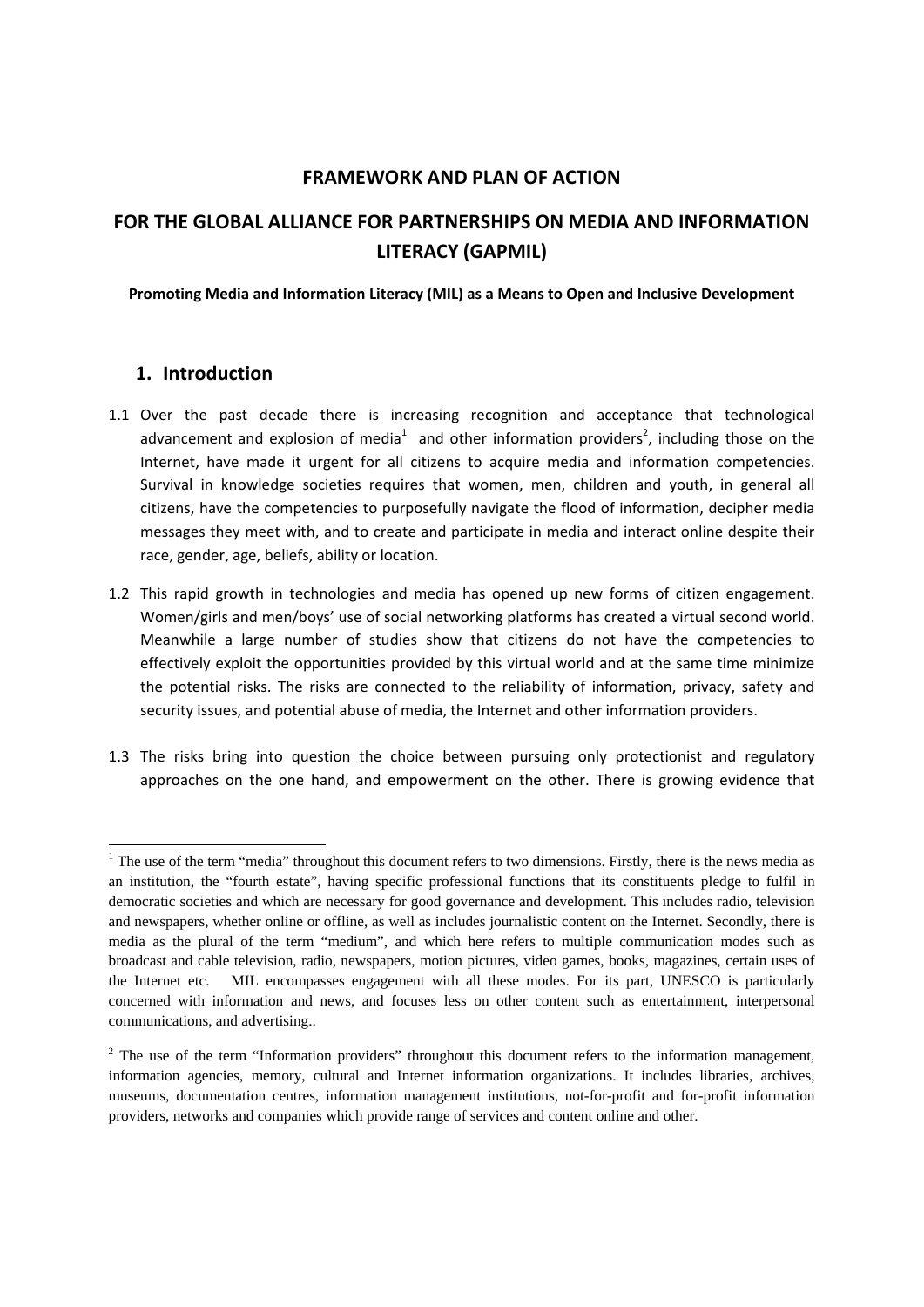empowerment, through media and information literacy<sup>3</sup> (MIL), rather than protectionism and regulation, provides critical skills needed to enable citizens to critically consider their media use and make appropriate decisions for themselves given the ubiquity of media, information, and the Internet. Empowerment through MIL also leads to enhanced opportunities for citizens. These opportunities can be situated in information (accessing, providing, looking for, critically assessing and sharing ethically), communication (direct, relational, promotional), animation (reading, watching, playing, and entertaining), creation (technical, content, interaction) and participation (social, educational, professional, economical, and political).

- 1.4 At the same time, freedom of expression and freedom of information as well as access to information and knowledge, which include freedom of the press and free Internet, are indispensable to good governance, accountability, tackling poverty and improving development, in general. The importance of these freedoms, enshrined in the Universal Declaration of Human Rights, to citizens' participation is unquestioned. UNESCO holds that media and information literacy (MIL) is essential to empower citizenries all around the world to have full benefits of this fundamental human rights, freedoms and enable sound social discourse. It also enables citizens to be aware of their responsibilities in the context of the freedoms mentioned above. These include the responsibility to demand quality media and information services and to use information and technology ethically.
- 1.5 MIL empowers citizens, including children and youth, with competencies related to media, information, ICT and other aspects of literacy which are needed for  $21<sup>st</sup>$  century. These competencies include the ability to: access, find, evaluate, use the information they need in ethical and effective ways; understand the role and functions of media and other information providers such as libraries, museums and archives, including those on the Internet, in democratic societies and in the lives of individuals; understand the conditions under which media and information providers can fulfil their functions; critically evaluate information and media content; engage with media and information providers for self‐expression, life‐long learning, democratic participation, and good governance ; and updated skills (including ICTs skills) needed to produce content, including user‐generated.
- 1.6 The development of "human capital" for the knowledge societies, including an open, interdisciplinary, inclusive and intercultural education combined with MIL competencies, including

<u>.</u>

<sup>&</sup>lt;sup>3</sup> See the Media and Information Literacy Curriculum for Teachers edited by Alton Grizzle and Carolyn Wilson, UNESCO, Paris (2011). This publication justifies and presents media literacy and information literacy as a composite whole necessary for all citizens in a media saturated and technology driven world. Add for instance, WSIS document UNESCO (2013). Conceptual relationship of Information Literacy and Media Literacy in Knowledge Societies. Series of Research Papers. UNESCO WSIS+10 review. http://www.unesco.org/new/fileadmin/MULTIMEDIA/HQ/CI/CI/pdf/wsis/WSIS\_10\_Event/WSIS\_-\_Series\_of\_research\_papers\_-\_Conceptual\_Relationship\_between\_Information\_Literacy\_and\_Media\_Literacy.pdf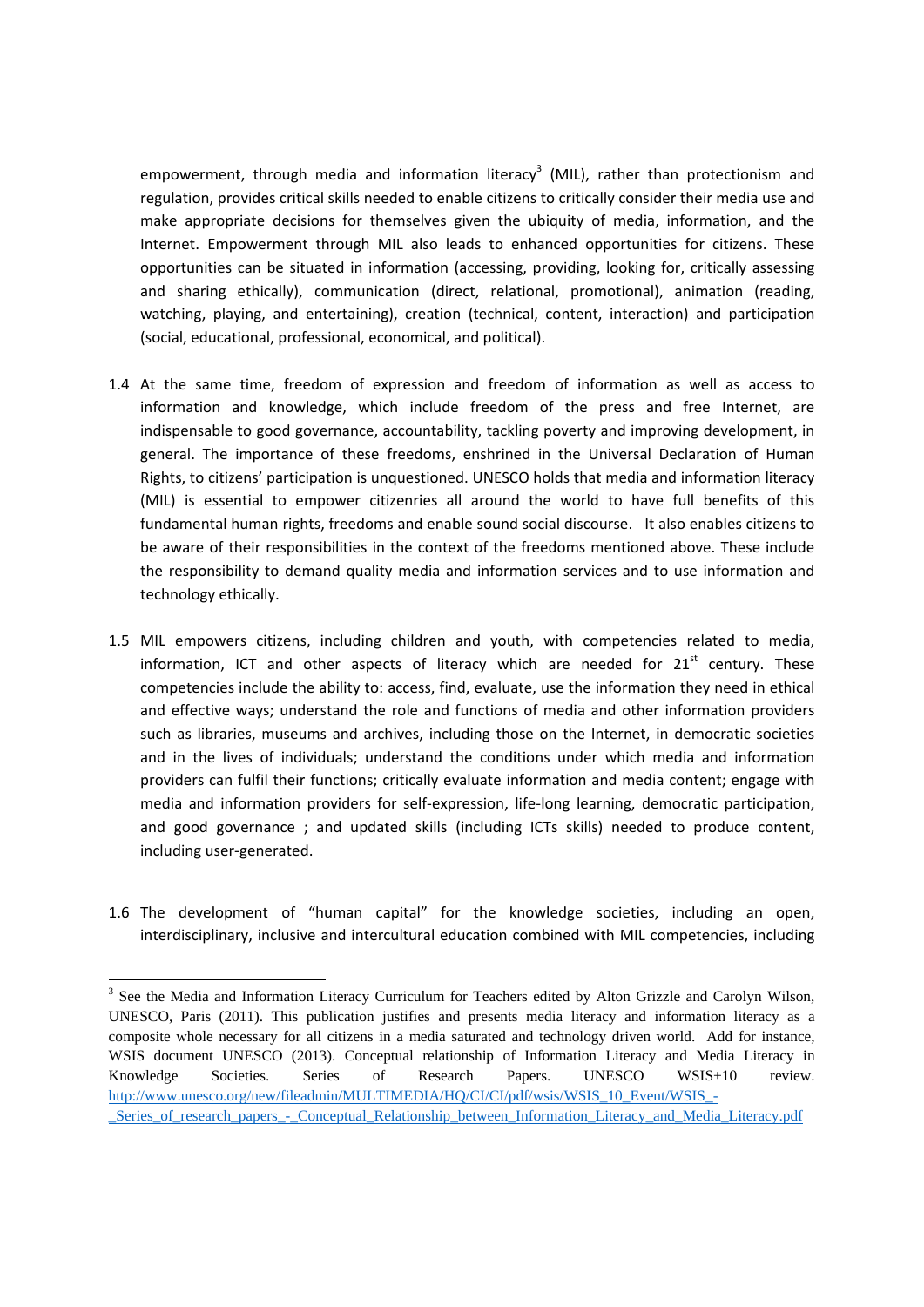digital literacy and giving clearer context to ICT skills, is of crucial importance. Therefore, ICT training should not be limited to technical competence but should have greater focus on MIL.

- 1.7 MIL is necessary for media development<sup>4</sup>. UNESCO's Media Development Indicators explicitly refers to the need for high levels of media and information literacy for media to serve as a platform for democratic discourse.
- 1.8 Different programmes at UNESCO are relevant to the range of aspects of MIL competencies. For instance, MIL when connected to cultural competencies can contribute to furthering intercultural dialogue, cultural and linguistic diversity and facilitate a culture of peace and nonviolence. In an era of interconnectedness and interdependence, social literacies underpinned by MIL are necessary for harmonious living.
- 1.9 Important work and financial and human investment of key stakeholder groups such as UNESCO, the Alliance of Civilizations, the European Commission, Council of Europe, the World Bank, UNICEF, ISESCO, the Arab League, the UNESCO-UNAOC UNITWIN<sup>5</sup> Cooperation Programme on MIL and Intercultural Dialogue, the Nordic Center for Information and Communication Research, the International Federation of Library Associations and Institutions, the Centre for International Media Assistance, and regional and national MIL related associations provide evidence of the importance of these competencies to citizens.
- 1.10 The Grunewald Declaration<sup>6</sup> of 1982, Prague Declaration Towards an Information Literacy Society of 2003<sup>7</sup>, the Alexandria Proclamation<sup>8</sup> of 2005, more recently the Fez<sup>9</sup>, Moscow<sup>10</sup> and Doha<sup>11</sup>,

<u>.</u>

<sup>&</sup>lt;sup>4</sup> Please see Media Development Indicators: A framework for assessing media development published by UNESCO, http://unesdoc.unesco.org/images/0016/001631/163102e.pdf. Accessed on 12 July 2013.

 $<sup>5</sup>$  UNITWIN is the abbreviation for the UNESCO university twinning and networking programme,</sup>

<sup>6</sup> http://www.unesco.org/education/pdf/MEDIA\_E.PDF. Accessed on 21 June 2013

<sup>&</sup>lt;sup>7</sup> http://portal.unesco.org/ci/fr/files/19636/11228863531PragueDeclaration.pdf/PragueDeclaration.pdf

<sup>8</sup> http://portal.unesco.org/ci/en/ev.php-URL\_ID=20891&URL\_DO=DO\_TOPIC&URL\_SECTION=201.html. Accessed on 21 June 2013

<sup>9</sup> http://www.unesco.org/new/fileadmin/MULTIMEDIA/HQ/CI/CI/pdf/news/Fez%20Declaration.pdf. Accessed on 21 June 2013

<sup>10</sup>

http://www.unesco.org/new/fileadmin/MULTIMEDIA/HQ/CI/CI/pdf/In\_Focus/Moscow\_Declaration\_on\_MIL\_eng. pdf. Accessed on 21 June 2013

<sup>11</sup> http://www.dc4mf.org/en/node/3886. Accessed on 04 July 2013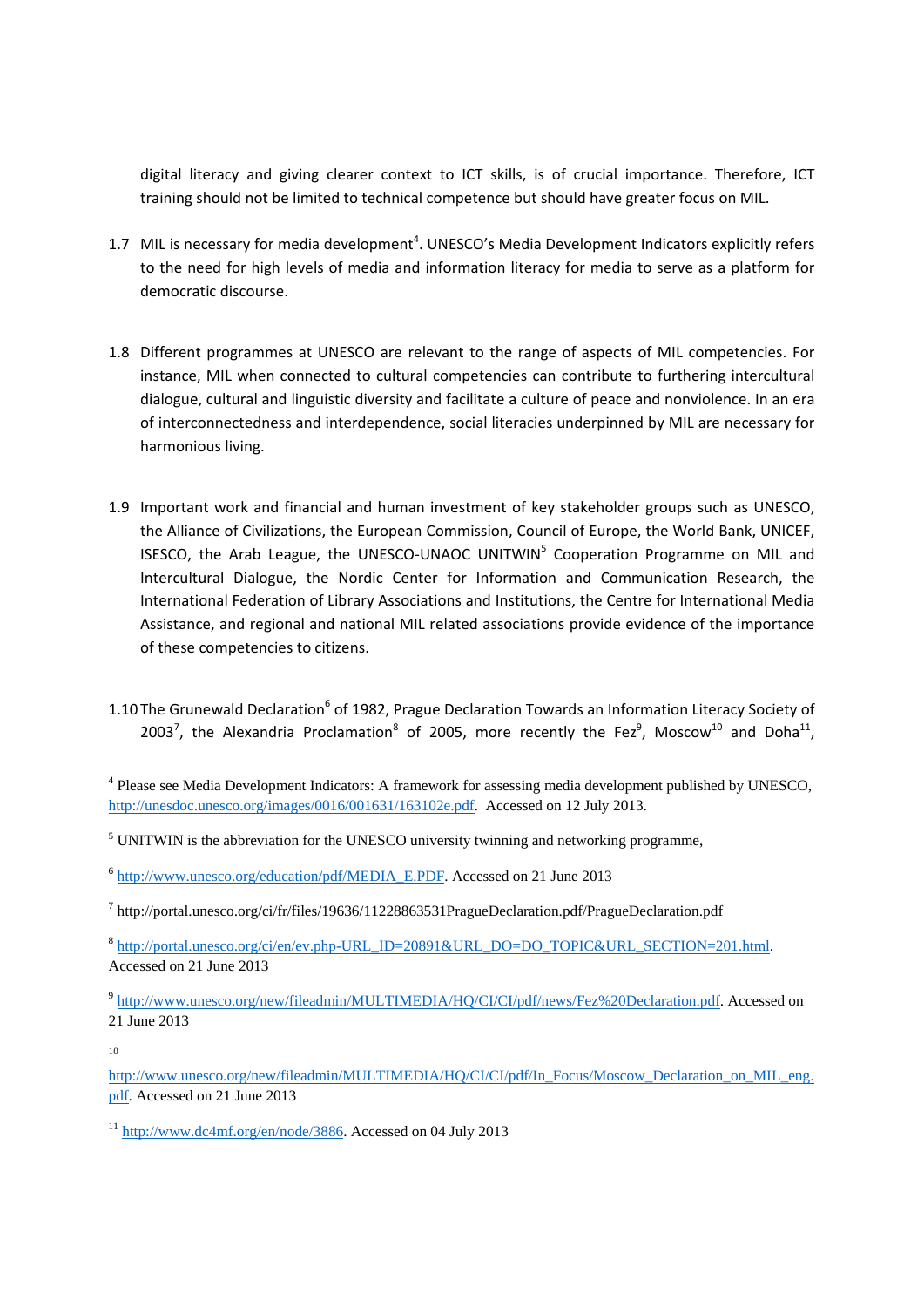Declarations – 2011, 2012 and 2013 respectively, the Media and Information Literacy (MIL) Recommendations of the International Federation of Library Associations<sup>12</sup> (IFLA), and UNESCO Recommendation concerning the Promotion and Use of Multilingualism and Universal Access to Cyberspace (2003) attest to a pressing call for action.

- 1.11An important element in the implementation of the Fez, Moscow, and Doha Declarations is the treatment of media literacy and information literacy as a composite whole that now encapsulates media and information literacy. This composite conception is necessary to achieve greater take‐up and impact of MIL on education, personal, cultural, social, political and economic development.
- 1.12UNESCO, as a specialized United Nations Agency, has already undertaken several activities to solidify the notion of MIL. To foster systematic integration of MIL into informal, non-formal and formal education systems, the pioneering Media and Information Literacy Curriculum for Teachers<sup>13</sup> was published. It has been translated into eight languages (Arabic, English, French, Japanese, Portuguese, Russian, Spanish, and Swedish) and is being translated into three others (Armenian, Chinese, and German). UNESCO is partnering with Member States to adapt and pilot this resource in national education programmes. To ensure monitoring and evaluation the articulation of a UNESCO Global MIL Assessment Framework on for evaluation and monitoring of country readiness and competency of key social groups such as teachers in service and training is underway<sup>14</sup>. To foster evidence-based investments into MIL programmes through research, the MIL and Intercultural Dialogue International University Network was set‐up in collaboration with United Nations Alliance of Civilizations (UNAOC). The establishment of an International Clearinghouse on MIL in cooperation with the UNAOC is leading to a central repository for information and resources relating to MIL. In 2012 an international online course for teachers and policy makers, on MIL and intercultural dialogue was launched to increase access to MIL training and education. A second entry level online course on MIL is being developed. Recognizing the complementarities of informal and non‐formal education and the role of media to promote MIL, the Guidelines for Broadcasters on Promoting User-Generated Content and MIL<sup>15</sup> were prepared. Finally, the Organization is spearheading national policy development based on the model Guidelines for Preparing National MIL Policies and Strategies. This resource will be published soon. The collection and overview of IL

<sup>&</sup>lt;u>.</u> <sup>12</sup> http://www.ifla.org/publications/ifla-media-and-information-literacy-recommendations-second-version Accessed on 21 June 2013

<sup>&</sup>lt;sup>14</sup> http://www.unesco.org/new/en/communication-and-information/media-development/media-literacy/globalframework-on-mil-indicators/

<sup>15</sup> http://www.unesco.org/new/en/communication-and-information/media-development/media-literacy/mil-and-usergenerated-content/. Accessed on 04 July 2013.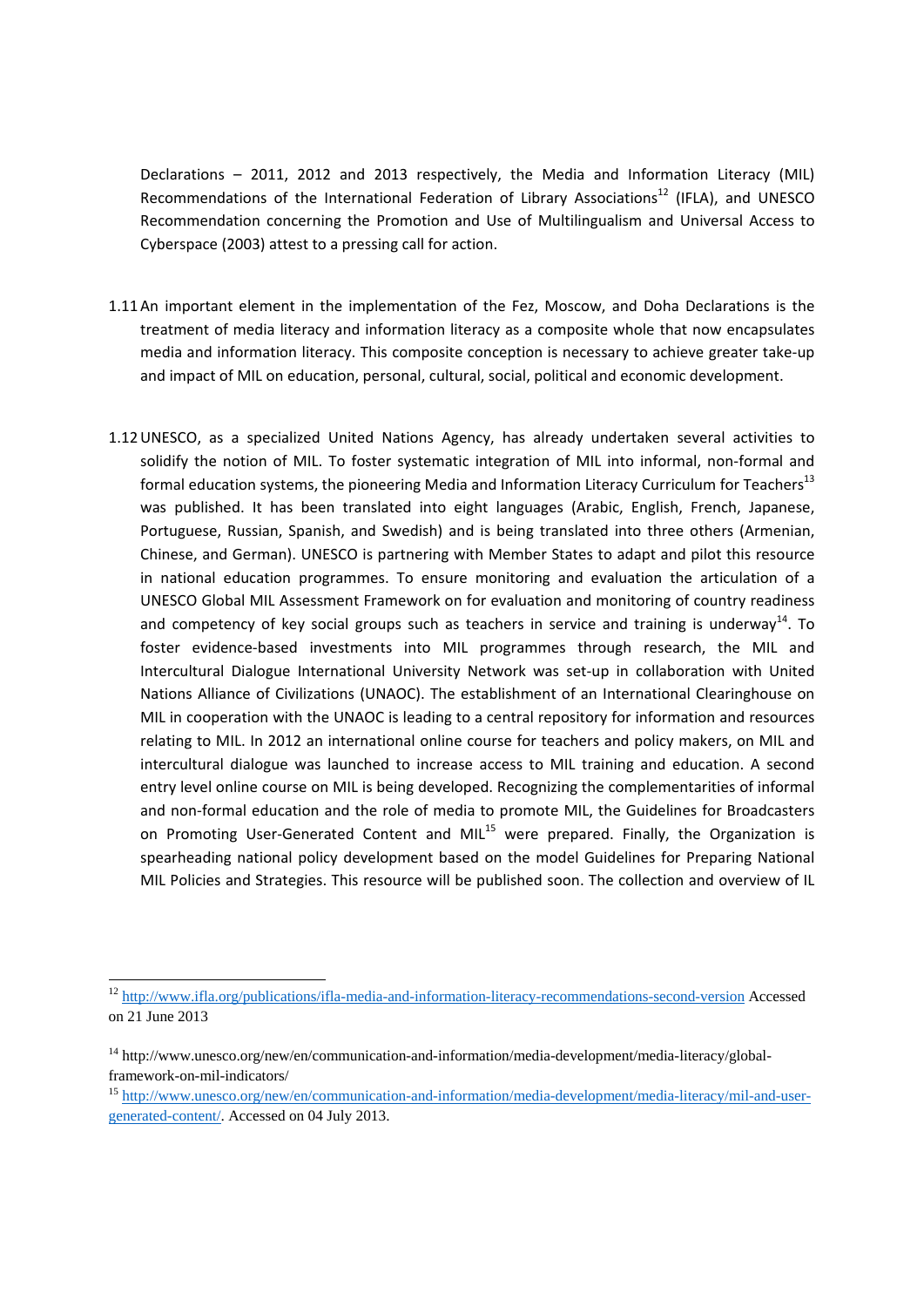resources worldwide (in 42 languages) is now available online as ePub which includes a number of Open Educational Resources available on IL issues around the world<sup>16</sup>.

# **2. Rationale for GAPMIL**

2.1 The Framework and Plan of Action of the GAPMIL is needed to give greater impetus to fostering media and information literate citizenries in the governance and development agenda. It complements the UN Plan Action on the Safety of Journalists and the Issue of Impunity<sup>17</sup> which is included in UNESCO's work plan that was endorsed by the UNESCO's Executive Board in April 2013. That is to say that whereas the safety journalists contributes to ensuring that citizens are well informed, the provision of MIL competencies to all citizens completes the process enabling them to more effectively and actively participate in information/knowledge societies and governance processes. This GAPMIL similarly seeks to unify the efforts of UN agencies, funds and programmes as well as other international development organizations as well as to unify the actions of national, regional and international NGOs, groups, associations, networks, training/education institutions and governments involved in MIL‐related activities. It is needed to ensure that broader momentum and common international approaches are maintained rather than the peaks and lulls that have characterized the development of MIL, in some regions, over the past 40 years. It is necessary to bring about common international approaches, tailored to local realities and to realize the needed donor framework, in order to create channels for the development of MIL.

# **3. Objectives of GAPMIL**

-

- 3.1 Drawing upon over 40 years of UNESCO's experience in MIL, it has become absolutely essential to establish more enduring partnerships that are necessary to amplify the impact of MIL. To this end, GAPMIL as a global alliance for partnership on MIL is a joint initiative of UNESCO and other key stakeholders. . GAPMIL seeks to globally reposition MIL around the core objectives of:
	- 3.1.1 Articulating key strategic partnerships to drive MIL development globally and its application to eight key development areas:
		- a. Governance, citizenship and freedom of expression;
		- b. Access to information and knowledge for all citizens;
		- c. Development of media, libraries, Internet and other information providers;
		- d. Education, teaching, and learning including professional development;

<sup>&</sup>lt;sup>16</sup> http://www.unesco.org/new/en/communication-and-information/resources/publications-and-communicationmaterials/publications/full-list/overview-of-information-literacy-resources-worldwide/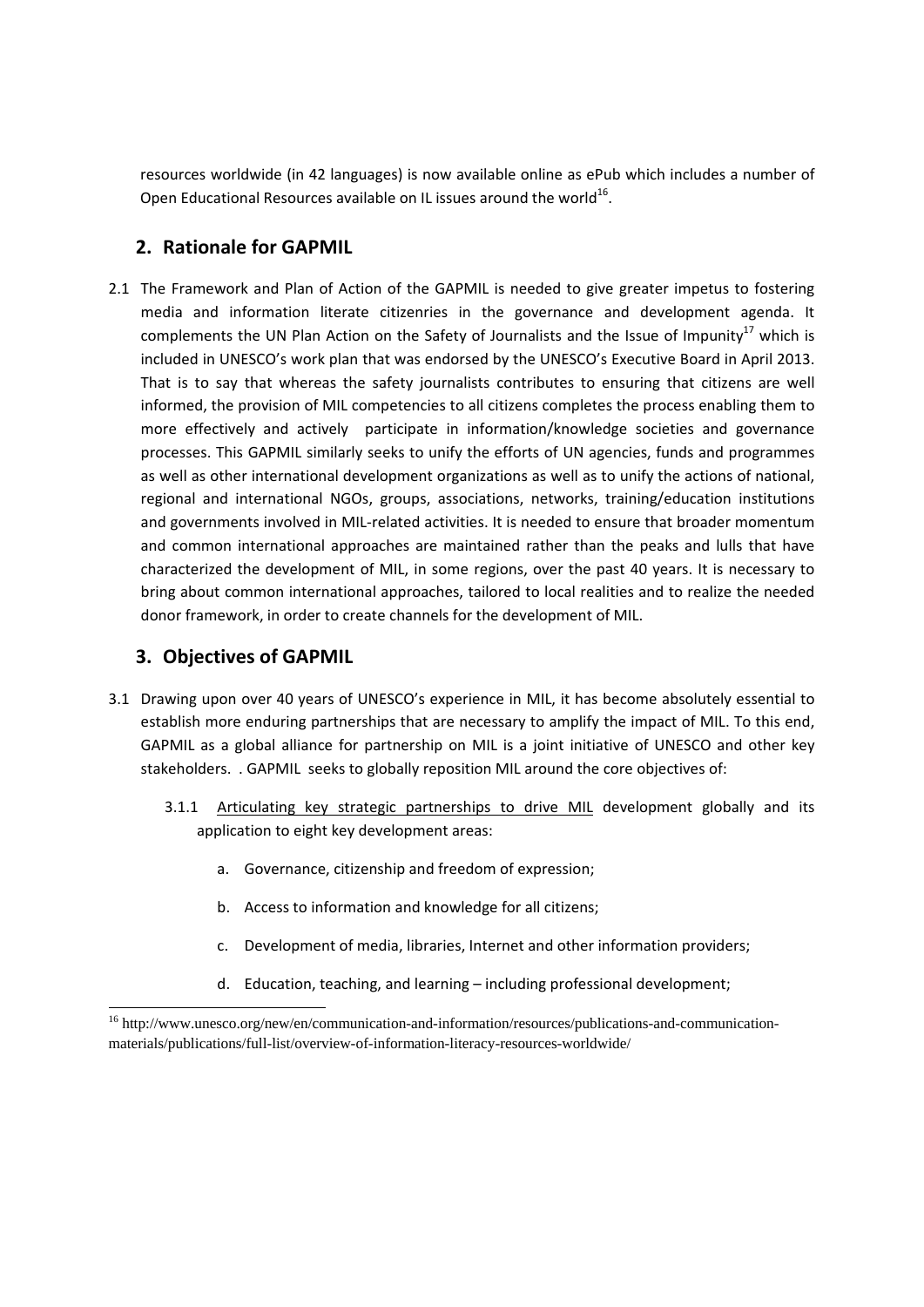- e. Linguistic and cultural diversity as well as intercultural and interfaith dialogue;
- f. Women, children and youth, persons with disabilities and other marginalised social groups;
- g. Health and wellness;
- h. Business, industry, employment and sustainable economic development;
- i. Agriculture, farming, wildlife protection, forestry and natural resources conservation as well as other areas.
- 3.1.2 Enabling the MIL community to speak and address, with a unified voice, certain critical matters, including the need for policies; and
- 3.1.3 Further deepening the strategy for MIL to be treated as a composite concept by providing a common platform for MIL related networks and associations globally that will ensure convergence of regional and international initiative and amplification of global impact.

3.2 The GAPMIL was established through a call for interest which was distributed to stakeholders groups globally. Close to 300 organizations responded and agreed to be associated with the GAPMIL. This was followed by a three‐month online debate and culminated with the gathering of partners and further debates in Nigeria from 27 to 29 June during the Global Forum for Partnerships on MIL, incorporating the International Conference on MIL and Intercultural Dialogue. This process was necessary to enhance co-ownership and galvanize consensus on what shape the GAPMIL should take. A great number of contributions by MIL experts all over the world have been brought through these debates in order to prepare the GAPMIL Framework and Action Plan. Six specific issues were tabled for discussion.

## **4. Principles**

The following agreed principles underpin the Framework and Plan of Action:

- 4.1 Convergence a joined‐up approach; a theoretical convergence that embraces a blending of media literacy and information literacy as a combined set of competencies; also a practical convergence where journalists, information/library specialists, educators – among others - and their related activities meet;
- 4.2 MIL is seen as essential to citizens engagement, good governance, intercultural and interfaith dialogue and sustainable development;
- 4.3 Rights-based approach, programmes targeting both citizens who have rights to MIL and those bearing the duty to provide MIL programmes;
- 4.4 Women, men and boys, girls, people with disabilities, indigenous groups or ethnic and religious minorities should have equal access to MIL;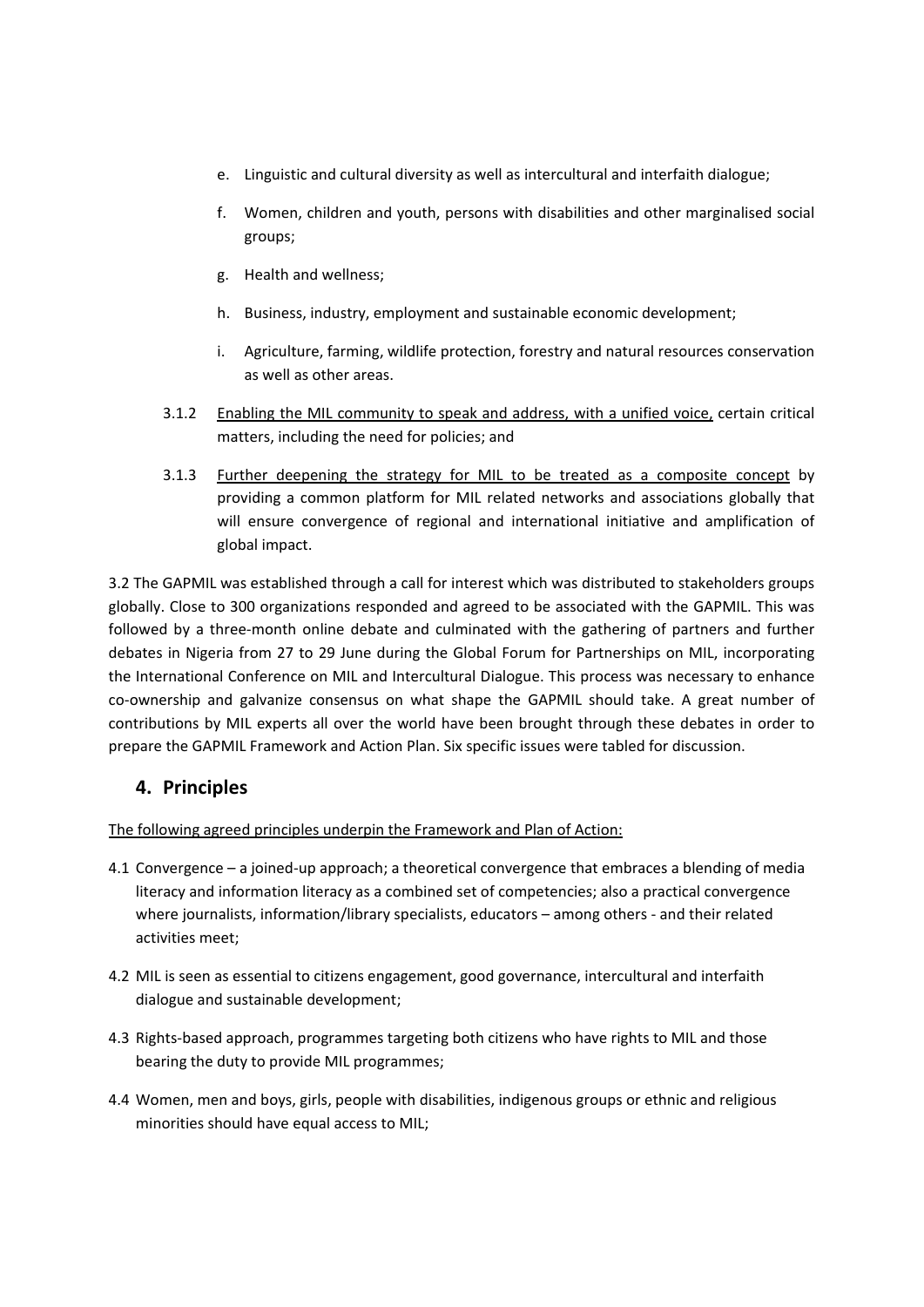- 4.5 Prioritizing empowerment over protectionism only;
- 4.6 Cultural and linguistic diversity;
- 4.7 A balance of joint actions and organization, country or region specific actions;

### **5 Structure and Functions**

- 5.1 UNESCO, as part of its ongoing work, has a lead role in the GAPMIL, in cooperation with the United Nation Alliance of Civilizations (UNAOC), UNICEF, the Open Society Foundation, IREX, European Commission and other UN agencies and international development partners who agree in future to come on board, in consultation with a central/core group of partners- made up of regional and international organizations **(See Annex 1)** that are actively involved in MIL actions and have agreed to be a part of the alliance.
- 5.2 The international development agencies, in consultation with the core groups of partners, will coordinate the overall implementation of activities GAPMIL Action Plan and will decide on and identify:
	- 5.2.1 A steering committee to be composed of representatives of the core group of partners engaged in the alliance;
	- 5.2.2 A central administrative unit (Secretariat), which coordinates the overall implementation of activities. It will be in charge of implementing the decisions of the steering committee to coordinate the formulation and to monitor the implementation of programme activities and facilitate coordination and collaboration with the secretariats of other relevant international bodies;
	- 5.2.3 Thematic groups (thematic and regional expert-driven working groups): the number will depend on the findings of consultative processes. These will provide independent expertise to the Steering Committee with respect to scientific and technical programmes and policies;
	- 5.2.4 Focal points to be nominated from regional and country level chapters of GAPMIL to represent GAPMIL and coordinate activities in their country or region;
	- 5.2.5 Operational partners in each country or region. They will represent the variety of organizations and entities implementing projects on the ground work, including governments, national institutions, local associations, local communities, NGOs, academic institutions and research and private sector entities
- 5.3 The GAPMIL will be housed and coordinated through a virtual/digital platform. After the first two years, members of the GAPMIL will seek to meet in person during a global forum to exchange information and plan future actions.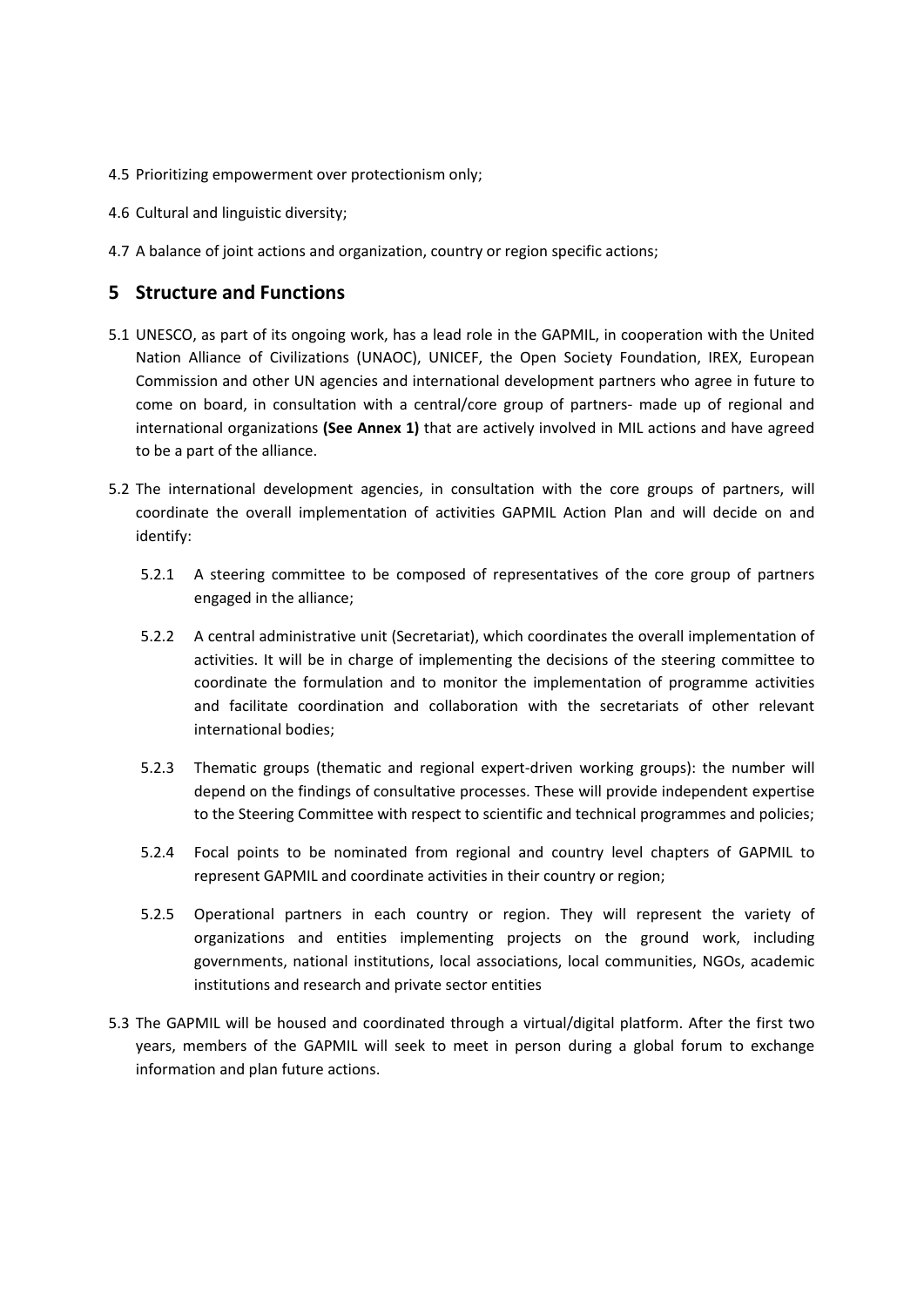# **6 Proposed Actions**

#### Strengthening of Programmes within UN Agencies and other International Development Organizations

- 6.1 Identify UN agencies, funds and programmes that are implementing or have an interest in activities relating to MIL to harmonize and combine interventions and to make MIL a contextual component of the internal frameworks of these UN agencies. Illustratively, MIL for participatory governance, MIL for youth, MIL for women and girls and other development areas included in the objective above.
- 6.2 Cooperation with UN agencies to launch an international policy that supports this goal will be pursued. In addition UNESCO will explore partnerships to launch an international framework for MIL policy based on the principles of human rights.
- 6.3 Incorporate issues of media and information literate citizens in UN country level programmes or strategy of the UN agencies.

#### Cooperation with Member States

- 6.4 Assist Member States to articulate national MIL policies and strategies integrating these with existing national ICTs, information, media and communication, and education policies, strategies, and regulatory system.
- 6.5 Encourage and support Member States to develop relevance in local projects and government partnerships, particularly in countries and regions where MIL is a novel or developing concept. This will include encouraging Ministries of Education to develop a standard MIL Curriculum to be incorporated into education systems at the elementary/primary, secondary and tertiary levels. Furthermore, national governments will be supported to monitor and evaluate MIL initiatives through the use of the UNESCO Global MIL Assessment Framework developed by UNESCO for informed decision making at policy, teacher training and development levels.
- 6.6 Encourage Member States to welcome representation from the GAPMIL at relevant important national, regional, and international policymaker meetings such as the Global Meeting of Ministers of Education and other relevant institutions organized by UNESCO as well as other regional structures, processes and economic communities.
- 6.7 Assist and support Member States to set and monitor MIL goals and targets in respect to MIL providing MIL training for all citizens at the country and regional levels.
- 6.8 Encourage Member States to appoint focal points for MIL in all ministries of education, communication and information, and technology.
- 6.9 Support and encourage Member States to develop training programmes on MIL for government officials.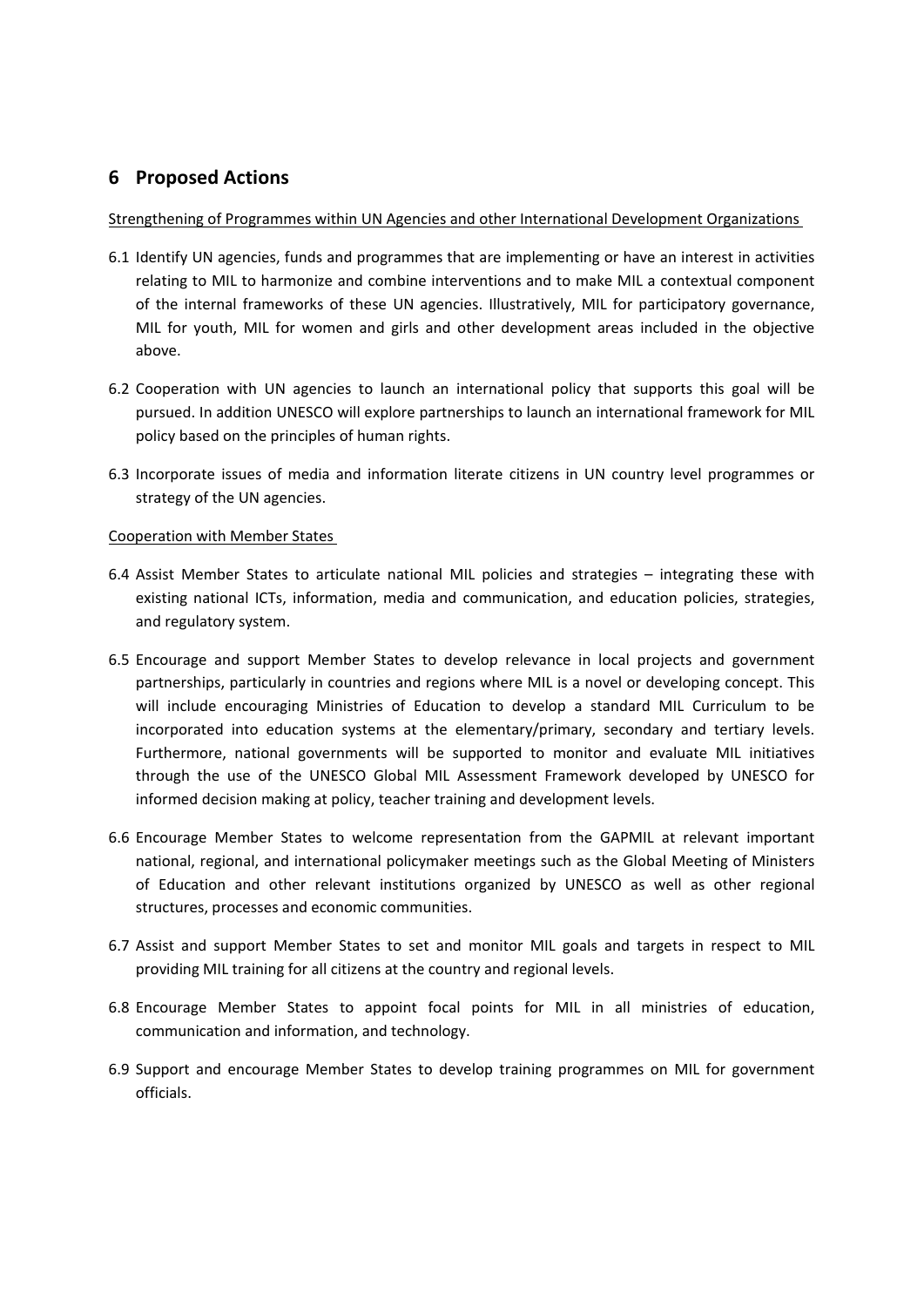#### Partnering with other relevant Organizations and Institutions

- 6.9 Identify other national, regional and international development agencies/organizations, funds, programmes, and foundations that are implementing activities relating to MIL to harmonize and combine interventions and to strengthen or make MIL a contextual component of the internal frameworks of these organizations. A specific strategy will be articulated to encourage funds and programmes that support ICT-related training to develop programme lines where MIL is officially included.
- 6.10 Foster partnerships with the private sector including business enterprises, training institutions, faith-based institutions and civil society organizations including media organizations, libraries, archives and museums (on and offline), thus adopting a multi‐sectoral approach.
- 6.11 Foster partnerships with UN agencies, other development organizations, private sector, governments, and civil society organizations to bring about the multi-sectoral implementation of MIL at the national, regional and global levels.
- 6.12 Identify existing MIL‐related networks and associations at all levels and establish partnerships to maximize and share resources, minimize duplication, and to develop and work together on joint MIL initiatives.
- 6.13 Work with these organizations to properly define the goals of MIL and what is expected of experts and practitioners in the field. The GAPMIL will help to set regional targets relative to the levels of MIL in each region.
- 6.14 Partner with and encourage universities and other training institutions, including teacher education, to develop and launch certificate, diploma, bachelor, master and doctoral programmes in MIL to develop a cadre of MIL experts in all regions and countries. Training of trainers and teacher education in MIL for capacity development reinforcement and advocacy will be pursued.

#### Raising Awareness

- 6.16 Sensitize governments as to the importance of MIL as a tool to enhance citizens' participation in knowledge societies, freedom of expression and quality media.
- 6.17 Establish linkages with the GAPMIL and the UNESCO‐UNAOC University Network on MIL and Intercultural Dialogue (MILID) with a view to strengthening the existing MILID Week annual celebration (each April) and expanding it to a global MIL Week commemoration with many subthemes including intercultural dialogue and participatory governance.
- 6.18 Plan and implement promotional activities in connection with UN International Days such as the International Literacy Day, World Book and Copyright Day, World Radio Day, World Press Freedom Day, World Information Society Day, etc.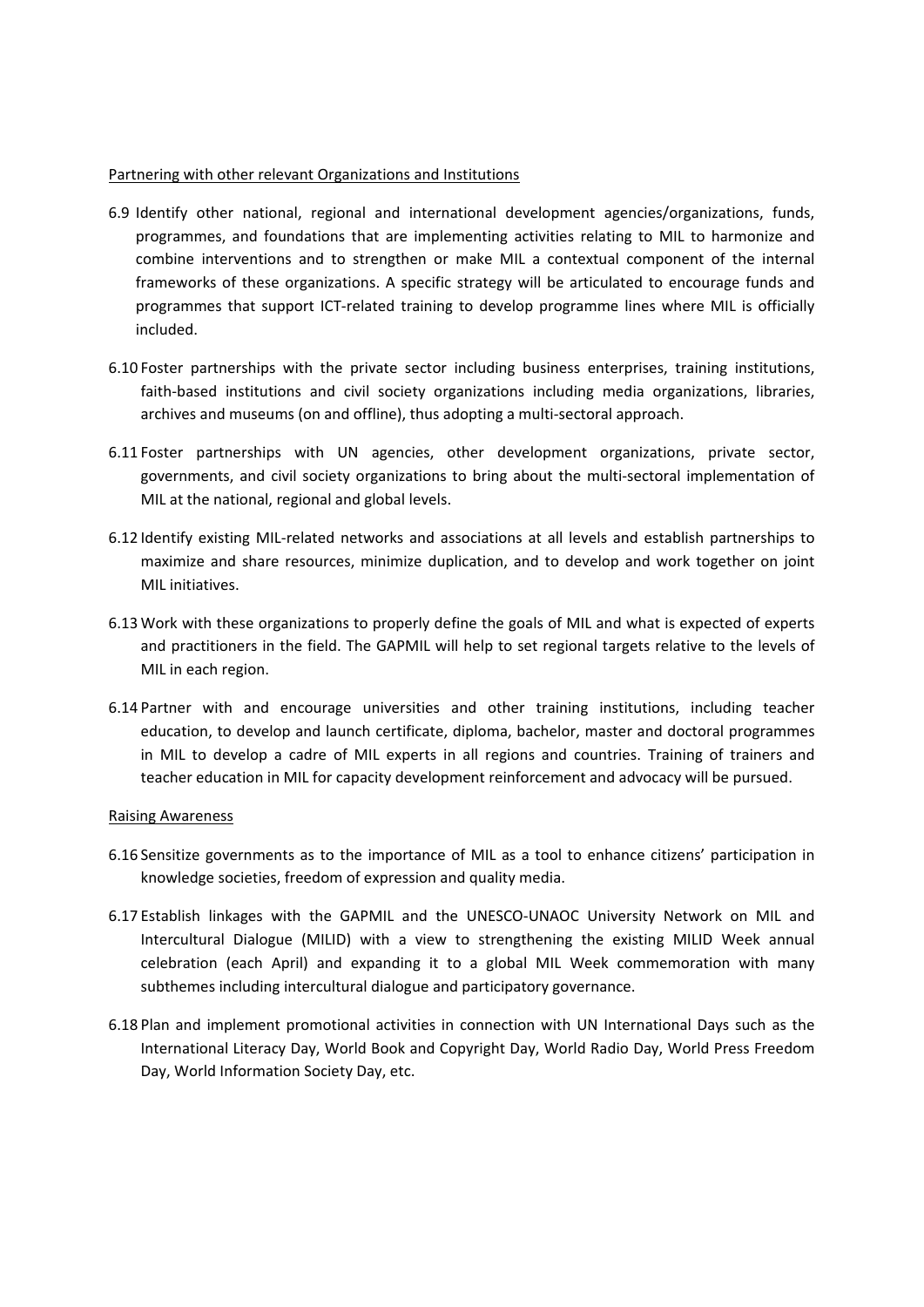- 6.19 Facilitate on‐going online debates on MIL and its relevance to freedoms, governance and development.
- 6.20 Develop and implement a social network strategy to promote MIL and to provide MIL competencies among users of these platforms.
- 6.21 Build on the UNESCO guidelines for broadcaster to promote MIL and user-generated content so as to extend these guidelines to print and online media, libraries, archives, and museums for the systematic promotion of MIL.
- 6.22 Prepare and promulgate an official video and logo for the GAPMIL promoting the importance of MIL and related partnerships.

#### Fostering MIL Initiatives

- 6.24 UNESCO and other partners will develop an international MIL toolkit that can be replicated/ adapted/scaled up by users. It will include MIL Multimedia Teaching Resources Tool, MIL Policy Guidelines, Global MIL Assessment Framework for for Monitoring, Gender‐Sensitive Indicators for Media/ICTs organizations, MIL Curriculum for Teachers, and model Social Networking Strategy to promote MIL, and Guidelines for Media, Libraries, Archives and Museums to promote MIL.
- 6.25 Identify pilot countries and implement a series of adaptations and tests of the MIL toolkit.
- 6.26 Expand the MIL Clearinghouse and WSIS knowledge community uniting MIL professional and practitioners as a central repository or portal on MIL connecting other existing platforms and serve as a place where partners can exchange their experience and identify urgent needs in MIL through the world and find solutions. Partners will work with overlapping and parallel strategies for MIL implementations, sharing successful methods of gaining traction and interest in MIL from leaders at the highest levels of the education community and high level elected officials/government and sharing successful methods of building grassroots support that can create an advocacy movement within our region or country.
- 6.27Develop and launch a MIL application competition for mobile devices. In addition partnerships will be explored with computer and mobile devices manufacturers, software development companies, social network operators, digital libraries and other online media and information providers to include a special standardized icon (such as a GAPMIL logo) in all computer devices and software. When users click on this icon they will receive tips and advice related to MIL which is relevant to the device, software or online media and information service.
- 6.28 Partner with regional and national chapters of the GAPMIL to develop MIL training schemes for journalists, information managers, librarians, teachers, parents, government officials and policy makers, development workers, and other professionals and stakeholders.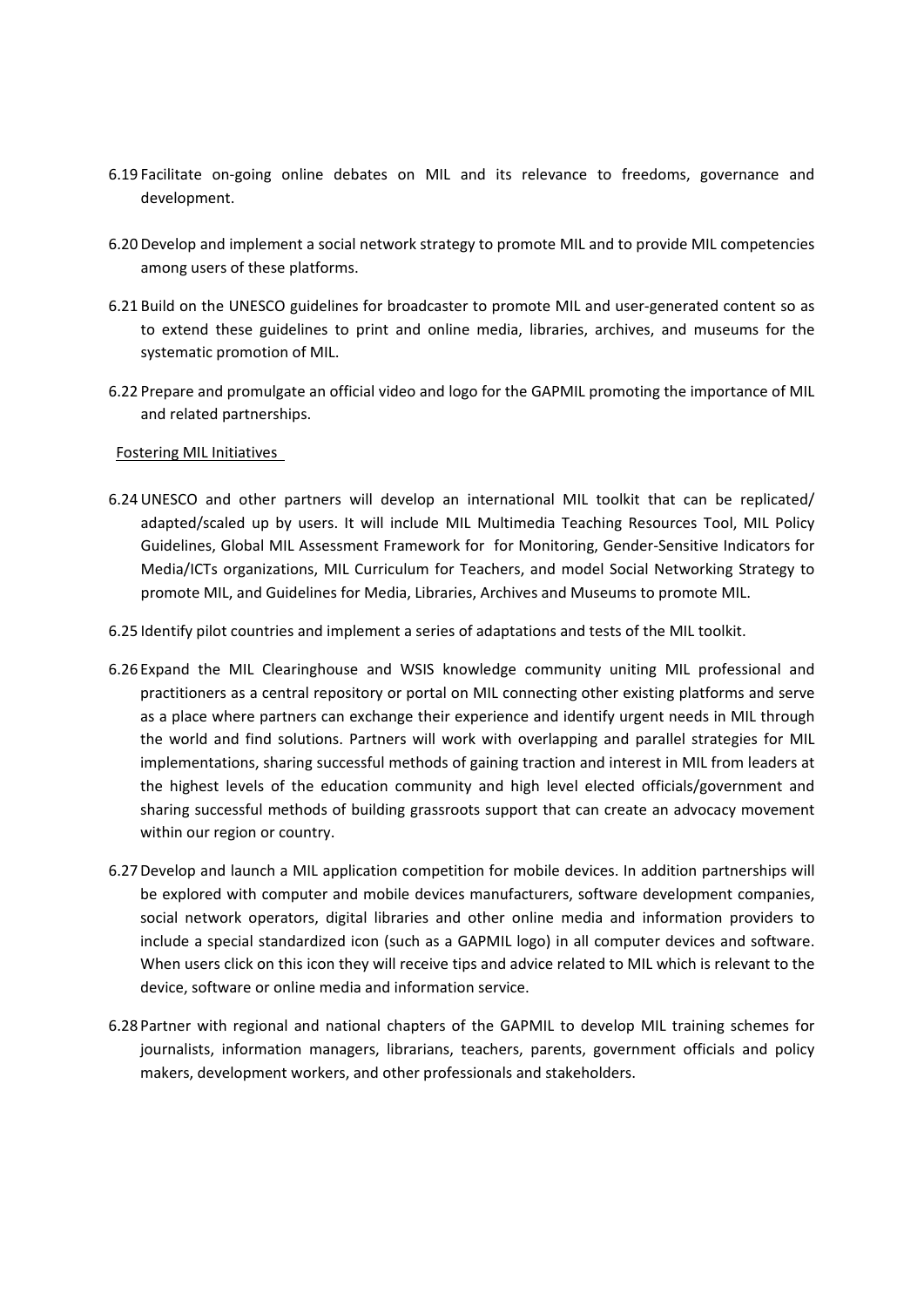- 6.29GAPMIL will create a global official database of its associates, members and MIL experts and activities in all regions.
- 6.30Research is an important pillar to systematically and continuously provide evidence‐based knowledge needed to further MIL development. Cooperation on research will be established at all levels to produce research studies in various areas and from diverse perspectives. This aspect will be streamlined under the existing UNESCO‐UNAOC International University Network on MIL and Intercultural Dialogue. A "M.I.L.pedia", a form of MIL wiki will be explored to serve as a online encyclopedia on MIL.
- 6.31Develop concrete strategies and tools to deepen MIL as a composite concept and to enable traditional information and library specialists and journalists/media specialists to not only work together but also to consider upgrading their competencies on aspects of MIL for which they do not have expertise. In other words, media literacy specialists need to develop basic information literacy competences and IL specialists need to develop basic ML competences. Media and Information Literacy Competency Standards for Information and Library Scientists, Journalists and Professionals will be developed accordingly. The document will be based on the UNESCO Global MIL Assessment Framework.
- 6.32 Fostering south‐south cooperation and south‐south‐north cooperation on MIL initiatives.

### **7 Follow‐up Mechanisms**

- 7.1 Identify and connect focal points in UN agencies, funds and programmes, other development agencies and foundations.
- 7.1 Foster the definition and setting-up of national and regional chapters of GAPMIL where these do not exist and strengthen the capacity of the ones already in place.
- 7.2 Identify and connect focal points for MIL in all ministries of education, communication and information.
- 7.3 Articulate and implement a donor framework to enable the activities of GAPMIL.
- 7.4 Define a feasible evaluation scheme within the first three months of the launch of the GAPMIL and carry‐out assessment after the first two years of its operation.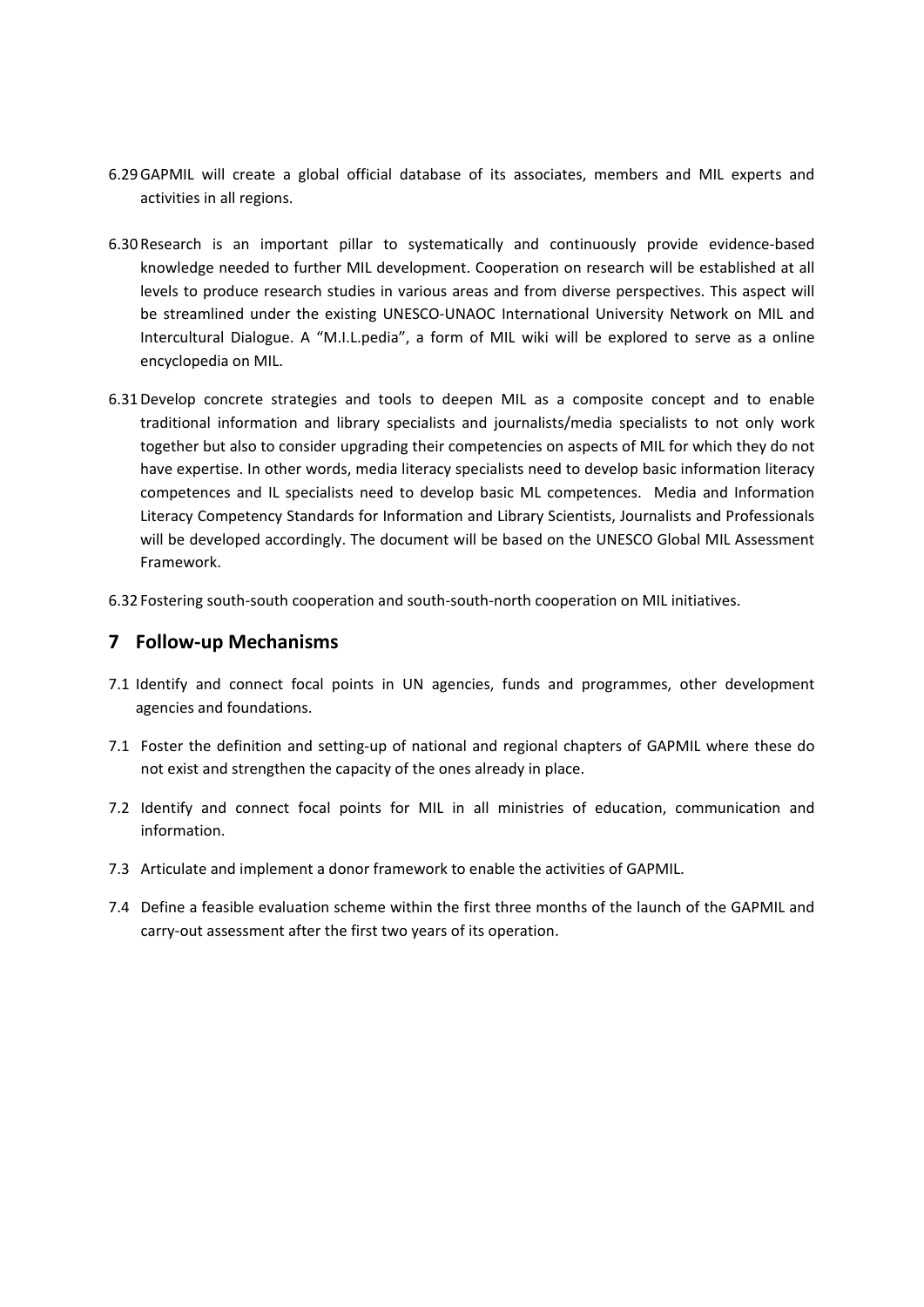## **ANNEX 1**

### **Key partners include:**

- 1. International Federation of Library Associations and Institutions (IFLA), Holland
- 2. Arab Women Media Centre, Jordan
- 3. Nordic Information Centre for Media and Communication research (NORDICOM), Sweden
- 4. Canadian Association for Media Literacy (AFML), Canada
- 5. Indian Library Association
- 6. AMILEC (Asia‐Pacific Media and Information Literacy Education Centre)
- 7. Asian Media Information and Communication Centre (AMIC)
- 8. UNESCO-UNAOC UNITWIN Cooperation Programme on MIL and Intercultural Dialogue
- 9. World Summit on Media for Children and Youth, Sweden
- 10. Russian Association for Film and Media Education
- 11. Media Education Centre, Belgrade (International Youth Media Summit)
- 12. International Association of Francophone Librarians and Documentalists, Cote d'Ivoire
- 13. Technical Information Access Center, National Science and Technology Development Agency, Thailand
- 14. United Nation Alliance of Civilizations (UNAOC), United States
- 15. Doha Centre for Media freedom, Qatar
- 16. African Centre for Media and Information Literacy, Nigeria
- 17. Open Society Foundation, United Kingdom
- 18. National Association for Media Literacy Education (NAMLE), USA
- 19. Gateway Media Literacy Partners, USA
- 20. European Commission, Education and Culture, Media Programme and Media Literacy
- 21. ACURIL (Association of Caribbean University, Research and Institutional Libraries)
- 22. MELCom (International, the European Association of Middle East Librarians)
- 23. World Association of Newspapers (WAN)
- 24. Library and Information Association of South Africa (LIASA)
- 25. Media Awareness Network (MNET), Canada
- 26. PIWA (Panos Institute West Africa)
- 27. European Association for Viewer's Interests (EAVI)
- 28. Mentor Media Literacy Association, Egypt
- 29. The Asian Pacific Information Network (APIN)
- 30. International Institute on Media and Information Literacy
- 31. Australian Teachers of Media (ATOM), Australia
- 32. German Development Cooperation (GIZ) on media development in the north of Togo
- 33. Australian Library and Information Association (ALIA)
- 34. Jordan Media Institute
- 35. Asian Institute of Journalism and Communication (AIJC), Philippines
- 36. Organisation islamique internatioale pour l'Education, les Sciences et la Culture (ISESCIO) ‐ Siège permanent, Maroc
- 37. Organisation Arabe pour l'Education, la Culture et les Sciences (ALECSO) ‐ Siège Tunisie
- 38. Université Sidi Mohamed Ben Abdallah de Fès, Maroc
- 39. Centre de Liaison de l'Enseignement et des Médias d'Information (CLEMI), Paris, France
- 40. Rede de Comunicação, Educação e Participação (Rede CEP), Brazil
- 41. Red ANDI América Latina